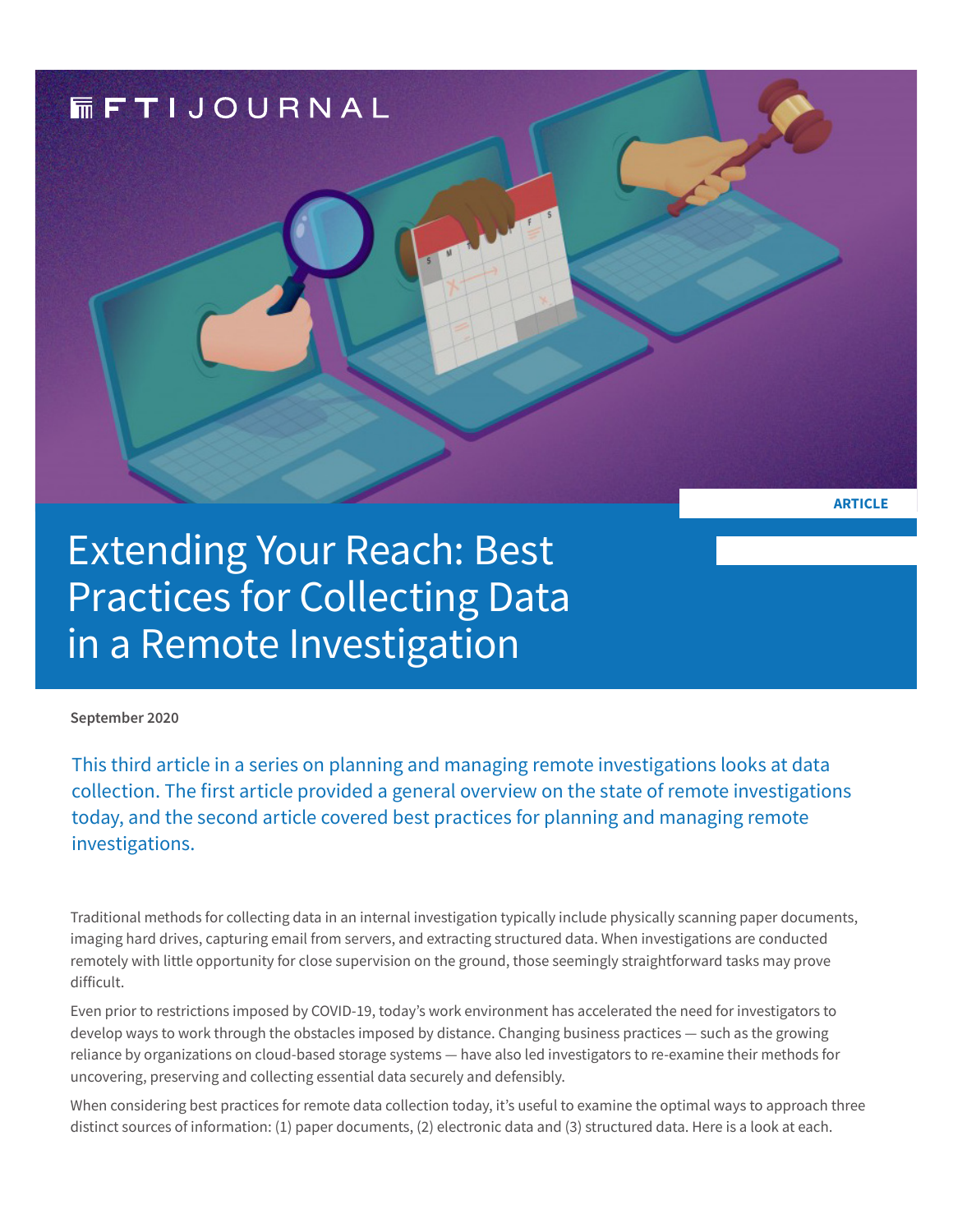## **Paper Documents**

Although the volume of hard copy generated by an organization has largely decreased over the last decade, investigators still encounter paper records, especially in global investigations. Determining their location is a primary task for investigators — at times records may be stored offsite at storage facilities. Once located, ensuring the secure conversion from paper to electronic document by a reliable third party for examination by the remote investigative team becomes paramount.

There are several best practices for doing so:

- **— Select a vendor.** Investigators should find and use a reliable, remote third party to collect, scan and upload documents for remote access by the investigative team. Established vendors will send boxes to an organization for trusted employees to pack up (while practicing social distancing) and subsequently retrieve, scan and upload the documents for investigators' review. Some vendors are able to bring their own equipment onsite to perform the scanning.
- **— Ask for originals.** When possible, investigators should request original paper documents from third parties like banks to ensure document accuracy and to increase the quality of the image.
- **— Stay skeptical.** Investigators should maintain a high baseline level of skepticism due to the physical inability to review original documents for red flags such as signs of alteration.
- **— Sequester documents if necessary.** If the steps outlined above come up short, investigators should sequester documents in a relatively safe location, such as a general counsel's office, where they can be protected and either scanned in-house or held until a suitable solution is determined.

## **Electronic Data**

Previously, electronic data largely came from three primary sources: computers, email and file servers. Now, in addition to collecting from these sources, investigators should review other areas, including "the cloud" (which also encompasses platforms such as Dropbox that are being used extensively by employees working from home) and mobile devices. Determining the scope of this unstructured data and ensuring completeness of recovery can be a daunting task.

Further, establishing a defensible chain of custody for the data is crucial.

Here are some considerations for locating and retrieving this information remotely:

- **— Collect from mobile devices.** As investigators know, the prevalence of mobile devices has blurred the lines between professional and personal boundaries. Evidence can be found in a text or instant messages across several platforms. Indeed, people sometimes feel more emboldened when communicating on mobile devices as opposed to email. There are ways to effectively capture mobile device data remotely. This could include having a digital forensic practitioner create a remote backup of the device, or having the device sent to a forensic lab via a same-day courier. The process may vary depending upon the type of device and location.
- **— Gain access to cloud data.** As noted earlier, organizations are storing an increasing amount of data in the cloud. A key element is the identification of relevant data that exists in the cloud. Examples include the use of Microsoft Office 365 and Dropbox. Often an organization's IT professionals can facilitate access to this data, which allows investigators to remotely capture it. In situations where employees have their own personal accounts, investigators may need the cooperation of the employees to gain access.
- **— Provide a link for remote imaging.** It's possible to provide a screen-sharing link to a custodian that facilitates remote imagining by the investigative team. The investigators can take control of a system remotely and create a "live" image or target certain files. If the volume of data exceeds the capabilities of such a session, investigators may need to send an encrypted hard drive (encrypted so that if lost in transit, it is unreadable by third parties) to custodians for connecting to their devices and securely extracting data from them. The remote team can assist and shadow this collection by virtually monitoring the imaging process.

## **Structured Data**

Structured data is typically defined as transactional data that is stored in a database, like accounting or sales data. This category of information presents some of the biggest hurdles in a remote investigation.